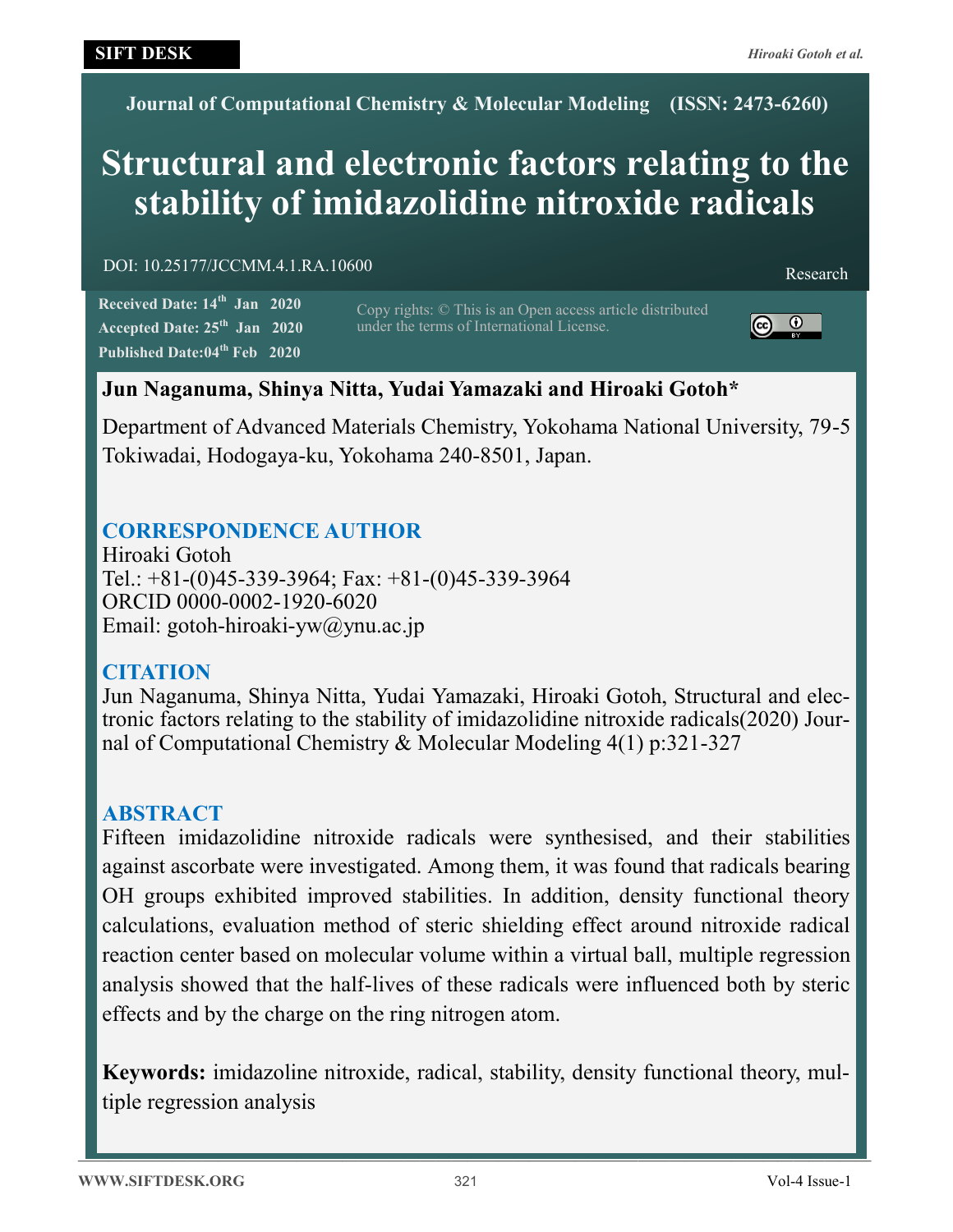## **INTRODUCTION**

Nitroxide radicals are stable free radicals that are employed in a range of applications, including as organic molecular catalysts  $[1,2]$  $[1,2]$ , radical scavenging agents  $[3,4]$  MRI contrast agents  $[5]$  $[5]$ , spin labelling agents  $[6,7,8]$ , and radical trapping agents  $[9]$  $[9]$ . Among the nitroxide radicals reported to date, various non-toxic compounds have been used as test substances *in vivo*, with examples including pyrrolidine [\[5,10\]](#page-5-0), imidazole [\[11\]](#page-5-0), imidazolidine [\[11,12\],](#page-5-0) and piperidine [13]. In particular, the 3-carboxy-2,2,5,5- tetramethylpyrrolidine 1-oxyl (3-CP) free radical, which contains a pyrrolidine skeleton, has been used as an *in vivo* probe due to its high stability. However, 3-CP can be deactivated in vivo by reducing agents such as ascorbate (Vitamin C) with a half-life of 2 min, and so a higher stability is required for such applications [[6,10\]](#page-5-0).

The stability and reactivity of nitroxide radicals vary greatly depending on their molecular structure. For example, the introduction of bulky alkyl substituents close to the radical centre and/or delocalization of the spin density is considered a general method to alter the properties of nitroxide radicals [\[10\].](#page-5-0) For example, *tert*-butylphenyl nitroxide is unstable, but replacement of the Ph group with a 10-substituted anthracene moiety produces a stable species [\[14\].](#page-5-0) In addition, molecules in which the Me group of 3-CP is substituted with an Et or spiro cyclohexyl group are more stable towards reducing agents [[10\].](#page-5-0) Although steric shielding and electronic effects are believed to be responsible for these changes, to date, they often remain in a qualitative discussion and require further consideration.

Various attempts to quantify the steric shielding effect imparted by the substituents have also been carried out. For example, Taft's constants [[15,16\]](#page-5-0) Hirota's steric parameter  $\Omega_s$  [\[17,18,19\]](#page-5-0), Denisov's shielding parameter *br*<sub>e</sub> [20], and Tolman's cone angle model [[21\]](#page-6-0) have been reported. However, in many cases, calculations into steric factors are based on the limitations of applicable systems, and the calculation methods are complicated. To address these issues, Tomilin and co-workers developed a method combining versatility and convenience that quantifies the degree of steric shielding from the number of atoms contained in a ball, and applied it to predict the reaction point in the radical dimerisation process [[22\].](#page-6-0) However, it seems that such evaluation based on the number of atoms is inaccurate.

The stability of the nitroxide radical was also found to change depending on the electronic state of the radical itself. For example, Yamasaki and co-workers correlated the reduction rate of nitroxide radicals by ascorbic acid with the energy gap between the SOMO -LUMO orbital using the soft-hard theory [\[13\]](#page-5-0). The effect of the substituents on the stability of the radical can be accounted for by considering the electron withdrawing or donating effect, and although it was reported that the electronic effect appeared to be more dominant than the steric effect, insufficient consideration was given to the steric effect.

Furthermore, Kirilyuk and co-workers conducted multiple regression analysis of the reducing properties of imidazoline and imidazolidine nitroxides based on Fujita steric constants and the Hammett constant [[23\]](#page-6-0). They concluded that the oxidation properties of the nitroxides are determined by the steric and electronic effects of the substituents, and the state of the ring nitrogen atom appears to play an important role in determining the stability.

To investigate the steric and electronic effects imparted by various substituents, we employ nitroxide radicals based on the imidazolidine skeleton. Fifteen radicals including one novel compound will be synthesised, and their stabilities will be measured based on their half-lives. The use of half-life as a kinetic indicator is controversial, but it is useful as a simple indicator.

In addition, to investigate the parameters related to proton addition onto ring atoms, the most stable structures will be determined using density functional theory (DFT) calculations, and the contribution of the electronic effect will be discussed.

The structures of the fifteen radicals employed herein are shown in Fig. 1. Nitroxides 1–15 will be synthe-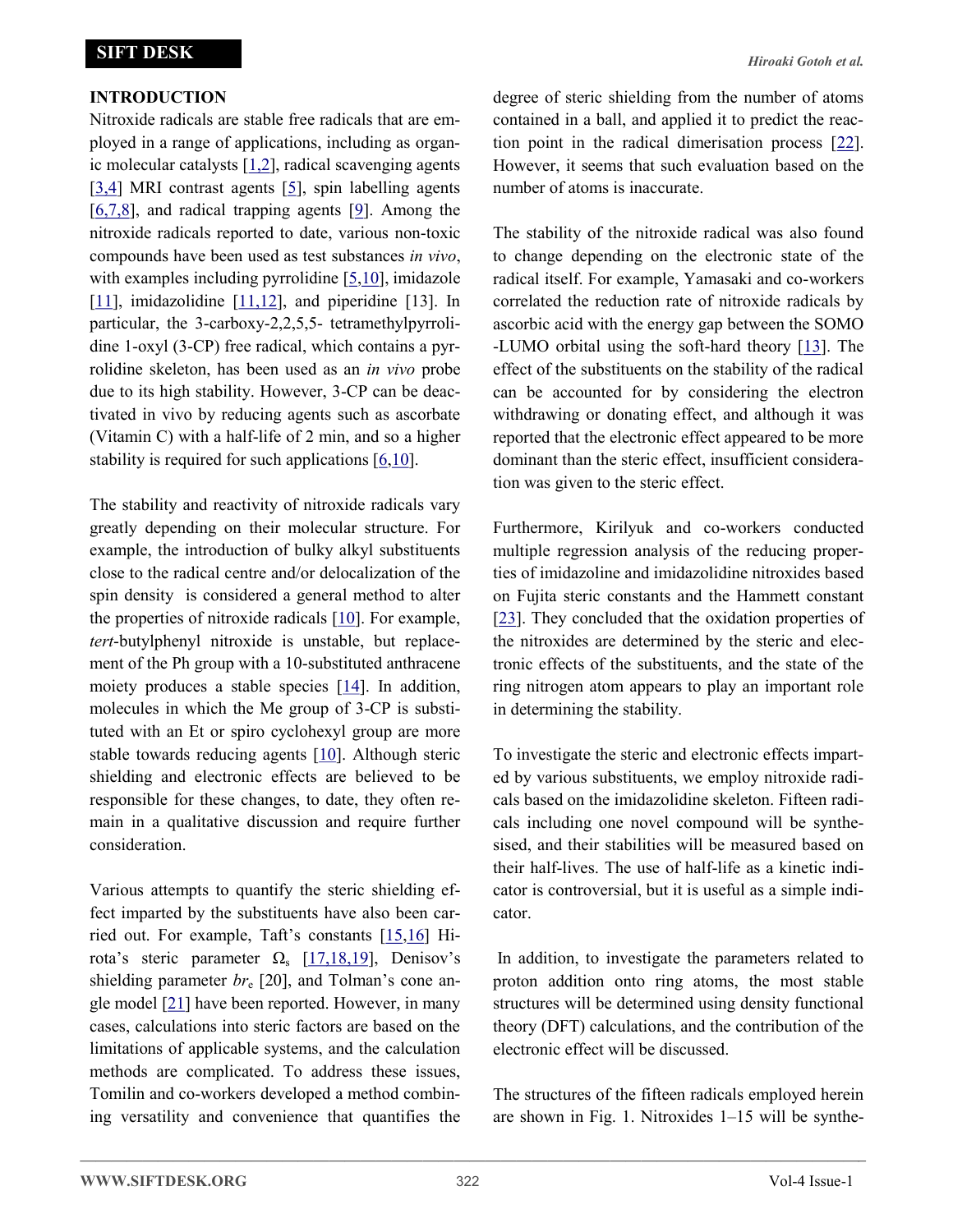## <span id="page-2-0"></span>**SIFT DESK**

sised over 4–5 steps using common synthetic routes (Scheme 1) [[24,25,26\]](#page-6-0). Using the corresponding ketones, the desired alkyl groups (i.e., Me, Et, Pr, and spirocyclohexyl) will then be introduced at the  $R<sup>1</sup>$ position. Compounds 1–8 will then be obtained through oxidation with mCPBA. Compounds 1–3 and 5–7 will then be reacted with trimethyloxonium tetrafluoroborate to yield compounds 9–11 and 12–14, respectively. Compound 15 will be obtained by introducing a benzoyl group into tetramethylimidazolidine using benzoyl chloride and subsequent reaction with mCPBA [[27\].](#page-6-0) Nitroxides 3, 7, 11, 14, and 15 are novel compounds.



**Fig. 1** Structures of imidazolidine nitroxide radicals **1 –15** used in this study.



**Scheme 1** Synthesis of the imidazolidine nitroxide radicals.

Initially, to investigate the steric effects of the substituents, steric shielding was evaluated by setting a virtual ball centred on the radical atoms and measuring the volume of the molecules contained within the ball (volume ratio)  $[30]$  $[30]$ . As shown in Fig. 2, the closepacked model was employed. More specifically, the close-packed model was constructed by considering that the bond length of the target atom is  $L_n$  (n = number), and by calculating the volumes of the balls with a radius of half of  $L_n$ . Subsequently, setting the average volume as the volume of the target atom, the radius of the target atom was determined from the calculated volume.



**Fig. 2** Image of the close-packed model of nitroxide 1.

Using this model, the molecular volume encapsulated in a virtual ball with a radius of 3.42 Å centred on the radical atom considered to be a reaction point was calculated (Fig. 3). The radius was set as the sum of the van der Waals radii of the O' atom (set as the MM3 [[28\]](#page-6-0) parameter 1.82 Å) and that of the H atom of the OH group (i.e.,  $1.60 \text{ Å}$ ).



**Fig. 3** Nitroxides **2** (left) and **6** (right) with balls of 3.42 Å radii.

We also investigated the reduction kinetics of the nitroxides using ascorbate to determine their stabilities. To measure the half-lives of the various compounds, they were exposed to a 20-fold molar excess of ascorbate in an organic solvent (acetonitrile-methanol) and the stabilities of the radicals were determined from the degree of reduction in the electron spin resonance signal. For comparative purposes, 3-CP and TEMPO were also evaluated using the same method.

For each molecule, five stable conformations were calculated by molecular mechanics using the MM3 force field  $[28]$  followed by optimisation using Gaussian 09 at the UB3LYP/6-31G\* level of theory.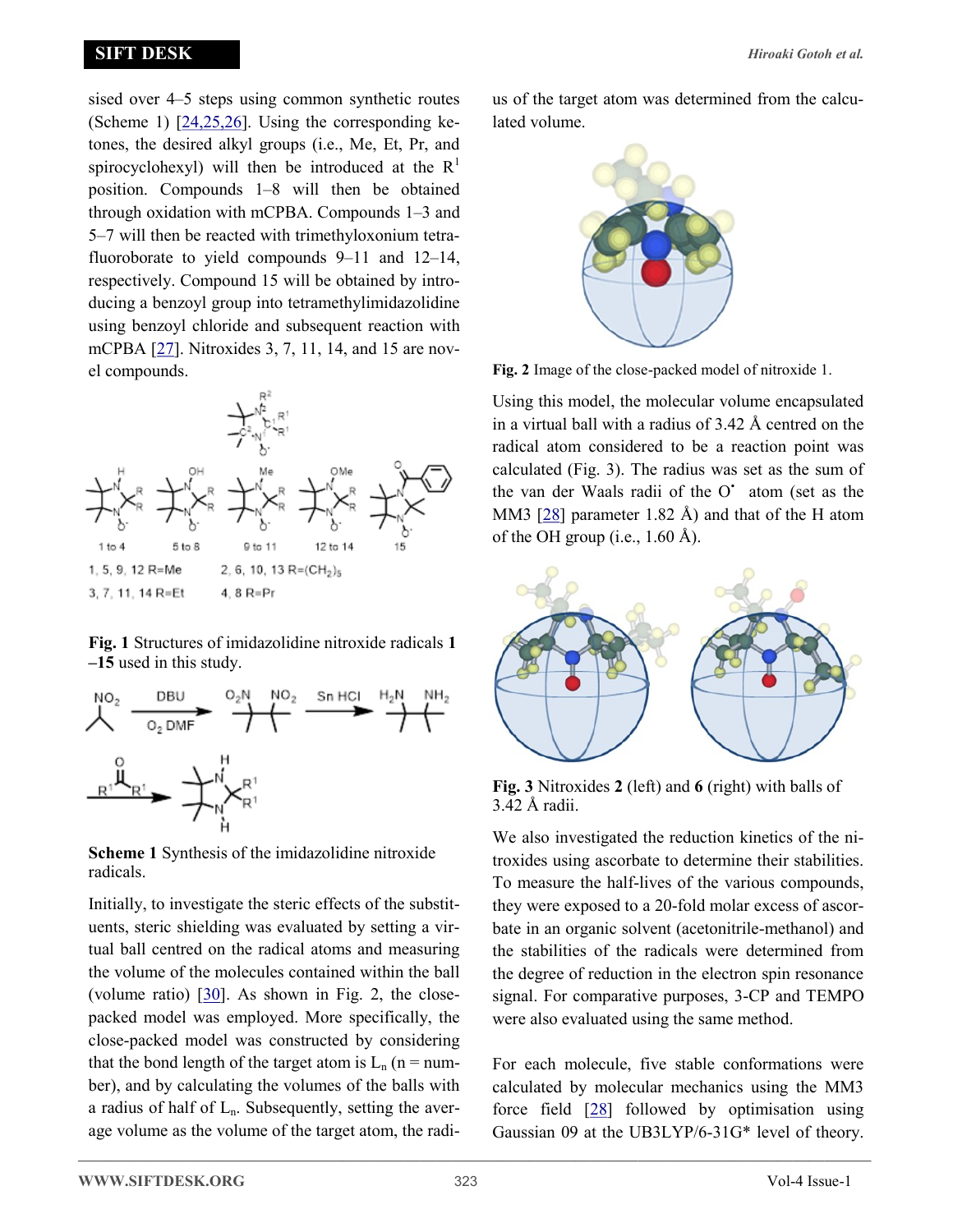In each case, we defined the most stable conformation based on enthalpic comparisons.

The half-lives of nitroxides 1–15, the charges on the  $N^2$  atoms, and the volume ratios in the most stable conformations as determined by DFT calculations are shown for each radical in Table 1. More specifically, the data presented suggest that molecules bearing Et or Pr groups at the  $R<sup>1</sup>$  position are stable against ascorbic acid. This result is consistent with those of a previous study [\[10\]](#page-5-0), suggesting that electron donating groups, substituents with limited free rotation, and bulky substituents increase the stability of the radicals. In addition, when highly electronegative atoms such as oxygen are adjacent to the  $N<sub>2</sub>$  atom, the radical tends to be stable. Interestingly, compound **7**, which bears an Et group at the  $R<sup>1</sup>$  position and an OH group at the R<sup>2</sup> position exhibited a half-life  $\sim$ 1.5 times greater than that of 3-CP and ~6.4 times greater than that of TEMPO.

**Table 1.** Half-lives of nitroxides 1–15, 3-CP, and TEMPO, and the electron densities and volume ratios of nitroxides 1–15

| no.            | $R^1$                   | $\mathbb{R}^2$ | Half<br>life<br>(min) | Volume<br>ratio<br>(%) | $N^2$ Atomic<br>charge<br>$\left( \cdot \right)$ |
|----------------|-------------------------|----------------|-----------------------|------------------------|--------------------------------------------------|
| $\mathbf{1}$   | Me                      | H              | 0.5                   | 8.600                  | $-0.930$                                         |
| $\overline{c}$ | (CH <sub>2</sub> )<br>5 | H              | 0.6                   | 8.919                  | $-0.883$                                         |
| 3              | Et                      | H              | 0.8                   | 9.508                  | $-0.922$                                         |
| $\overline{4}$ | Pr                      | $H_{\rm}$      | 1.8                   | 9.636                  | $-0.842$                                         |
| 5              | Me                      | OН             | 8                     | 9.014                  | $-0.595$                                         |
| 6              | (CH <sub>2</sub> )<br>5 | OH             | 11                    | 10.36<br>2             | $-0.701$                                         |
| $\overline{7}$ | Et                      | OH             | 48                    | 9.655                  | $-0.608$                                         |
| 8              | Pr                      | OН             | 30                    | 9.636                  | $-0.578$                                         |
| 9              | Me                      | Me             | 2.1                   | 8.748                  | $-0.675$                                         |
| 10             | (CH <sub>2</sub> )<br>5 | Me             | 5                     | 10.50<br>1             | $-0.742$                                         |
| 11             | Et                      | Me             | 18                    | 9.922                  | $-0.504$                                         |
| 12             | Me                      | OM<br>e        | 5                     | 8.732                  | $-0.623$                                         |
| 13             | (CH <sub>2</sub> )<br>5 | OM<br>e        | 6                     | 10.40<br>4             | $-0.688$                                         |
| 14             | Et                      | OM<br>e        | 14                    | 9.714                  | $-0.607$                                         |
| 15             | Me                      | Bz             | 3                     | 8.785                  | $-0.650$                                         |
| $3$ -CP        |                         |                | 32                    |                        |                                                  |
| TEM-<br>PO     |                         |                | 7.5                   |                        |                                                  |

Nitroxides **2**, **6**, **10**, and **13** bear a spirocyclohexyl group at the  $R<sup>1</sup>$  position. It was found that the optimised conformation of the  $N^2$  atom of 2 takes the axial position, while in the other three molecules, the  $N<sup>1</sup>$ atoms adopt the axial position. Figure 3 therefore confirms that in the latter compounds, the substitution sterically shields the O' atom. The results of comparing the stability in each of the axial and equatorial conformations are described in supporting information.

As shown in Table 1, the volume ratio of nitroxide 2 is 8.9%, while those of 6, 10, and 13 are  $>10\%$ . This indicates that the visual differences shown in Fig. 3 could be clearly quantified, thereby confirming the effectiveness of this method.

We then moved on to examine the stabilities of the various nitroxide radicals in the presence of ascorbate using a range of calculations. In addition to the volume ratio, which is a steric factor, the atomic charges on the  $N^1$  and  $N^2$  atoms. The atomic charge of each atom was calculated by the Breneman model[[32\],](#page-6-0) the spin densities on the O' atoms, and the SOMO-LUMO energy gaps of the radicals were calculated and compared with the obtained half-lives. As shown in Fig. 4, the highest correlation was observed between the atomic charge of  $N^2$  and the half-life ( $R^2 =$ 0.75).



Fig. 4 Plot of the atomic charge of  $N^2$  against the nitroxide half-lives in ascorbate solution.

**——————————————————————————————————————————————————–**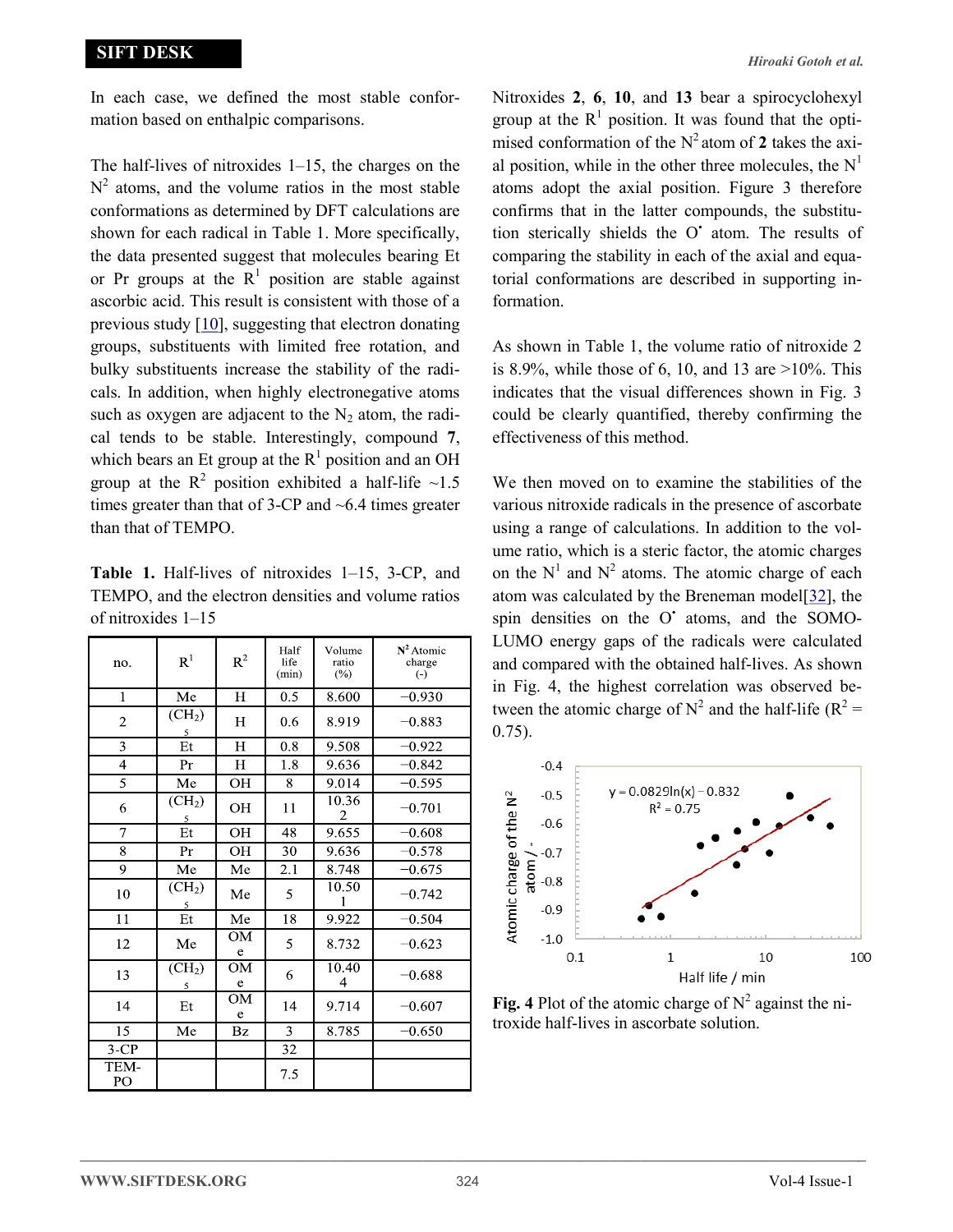In biological systems, both the reduction of nitroxides and the reoxidation of hydroxylamines are known to contribute to the lifetime of the nitroxide radical [[10,](#page-5-0)[29\]](#page-6-0). As such, the nitroxide radical's half-life depends on the stability of the corresponding hydroxylamine. In addition, protonation of the heterocycle on the nitrogen atom of the hydroxylamine stabilises the molecule [[22\]](#page-6-0) while also destabilising the nitroxide radical. Thus, in the case of a structure bearing an electron-withdrawing group (e.g., OH) with a small atomic charge on the  $N^2$  atom, the reduction reaction by ascorbic acid is limited. Reoxidation is therefore promoted and the stability of the radical is enhanced. This result is consistent with previous studies  $[11]$ .

However, this result does not mean that electronic effects are the only factors that contribute to stability, as steric factors must also be considered. As shown in Table 1, no significant differences were observed between the charges on the  $N^2$  atoms of nitroxides 5, 7, and 8, while significant differences in half-lives were apparent for these compounds. As the volume ratios are larger for radicals 7 and 8 than for 5, it is considered that this difference in stability may be due to steric shielding from the Me, Et, and Pr groups. Indeed, nitroxide 6, which bears a spirocyclohexyl group, gives the largest volume ratio; however, since the electron donating effect of the cyclic alkyl group increases the charge on the  $N^2$  atom, the enhanced stability is lower than suggested by the volume ratio. A similar tendency can also be seen in compounds 1−4, 9−11, and 12−14. It is therefore apparent that radical stabilisation takes place due to steric shielding, but this plays a small role compared with the electronic effects. For a more detailed examination, multiple regression analysis was carried out (Fig. 5).

 $ln(Half life) = 0.69(\pm 2.55) + 8.39(\pm 1.16) \times C_{N2} + 0.71$  $(\pm 0.24) \times V$  $R^2 = 0.86$ 

where C (N^2) is the atomic charge on the N<sup>2</sup> atom and V is the volume ratio. It was found that the radical becomes more stable as the charge decreases and the volume ratio increases. In addition, through comparison of the standardised partial regression coefficient, the electronic effect ( $\beta_{CN2}$  = 0.80) is more dominant than the steric effect ( $\beta$ <sub>V</sub>=0.33).



**Fig. 5** Plot of ln(Half life) vs  $f(C_{N2}, V)$ .

In conclusion, fifteen imidazolidine nitroxide radicals were successfully synthesised, and their stabilities against ascorbate were investigated. It was found that radicals bearing OH groups exhibited improved stabilities. In addition, from DFT calculations, we found that the influence of electronic factors on the radical stability is more dominant than that of the steric effect estimated by VSS. Although more detailed analysis of the mechanism may require calculation of equilibrium constants, calculation of kinetic parameters, pH, solvent effect etc., some prediction has been achieved among the limited substrates and reaction conditions. From this prediction, it is noteworthy that the charge on the ring nitrogen atom is key in determining whether proton addition occurs in addition to influencing the radical stability. We believe that the effect of the structural and electronic factors is not limited to radical stability. Further studies will be conducted to determine the relationship between this contribution and various functionalities of the nitroxide radical, such as its performance as an organic molecular catalyst or its radical scavenging ability.

## **SUPPORTING INFORMATION**

[https://www.siftdesk.org/articles/](https://www.siftdesk.org/articles/images/10600/SI.pdf) [images/10600/SI.pdf](https://www.siftdesk.org/articles/images/10600/SI.pdf)

## **Conflicts of interest**

There are no conflicts to declare.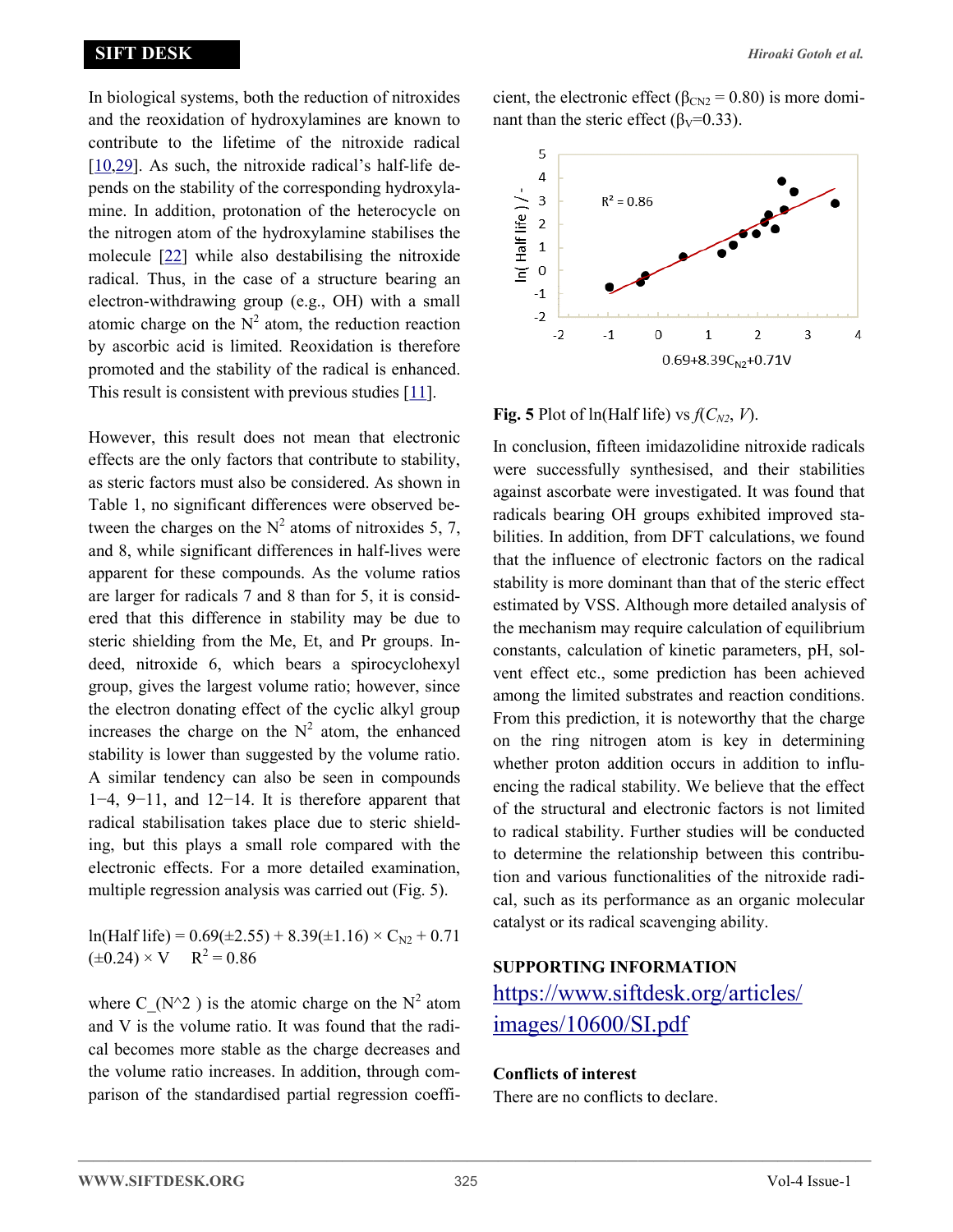# <span id="page-5-0"></span>**ACKNOWLEDGMENTS**

We are grateful to Professor Kazuhisa Sakakibara (Department of Advanced Materials Chemistry, Yokohama National University) for the experimental advice.

# **REFERENCES**

- [1] Tebben L, Studer A (2011) Nitroxides: Applications in synthesis and in polymer chemistry. Angew Chem Int Ed 50:5034-5068. PMid:21538729 [View Article](https://doi.org/10.1002/anie.201002547) [PubMed/NCBI](https://www.ncbi.nlm.nih.gov/pubmed/21538729)
- [2] Shibuya M, Tomizawa M, Suzuki I, Iwabuchi Y (2006) 2-Azaadamantane N-oxyl (AZADO) and 1-Me-AZADO: Highly efficient organocatalysts for oxidation of alcohols. J Am Chem Soc 128:8412-8413. PMid:16802802 [View Arti](https://doi.org/10.1021/ja0620336)[cle](https://doi.org/10.1021/ja0620336) [PubMed/NCBI](https://www.ncbi.nlm.nih.gov/pubmed/16802802)
- [3] Samuni Y, Samuni U, Goldstein S (2013) The use of cyclic nitroxide oxide radicals as HNO scavengers. J Inorg Biochem 118:155-161. PMid:23122928 [View Article](https://doi.org/10.1016/j.jinorgbio.2012.10.002) [PubMed/](https://www.ncbi.nlm.nih.gov/pubmed/23122928) **[NCBI](https://www.ncbi.nlm.nih.gov/pubmed/23122928)**
- [4] Duan XY, Yang XL, Fang R, Peng XX, Yu W, Han B (2013) Hydrazone radical promoted vicinal difunctionalization of alkenes and trifunctionalization of allyls: Synthesis of pyrazolines and tetrahydropyridazines. J Org Chem 78:10692- 10704. PMid:24063683 [View Arti](https://doi.org/10.1021/jo4016908)[cle](https://doi.org/10.1021/jo4016908) [PubMed/NCBI](https://www.ncbi.nlm.nih.gov/pubmed/24063683)
- [5] Rajca A, Wang Y, Boska M, Paletta JT, Olankitwanit A, Swanson MA, Mitchell DG, Eaton SS, Eaton GR, Rajca S (2012) Organic radical contrast agents for magnetic resonance imaging. J Am Chem Soc 134:15724-15727. PMid:22974177 [View Article](https://doi.org/10.1021/ja3079829) [PubMed/](https://www.ncbi.nlm.nih.gov/pubmed/22974177) **[NCBI](https://www.ncbi.nlm.nih.gov/pubmed/22974177)**
- [6] Schmidt MJ, Borbas J, Drescher M, Summerer D (2014) A genetically encoded spin label for electron paramagnetic resonance distance measurements. J Am Chem Soc 136:1238-1241. PMid:24428347 [View Article](https://doi.org/10.1021/ja411535q) [PubMed/](https://www.ncbi.nlm.nih.gov/pubmed/24428347) [NCBI](https://www.ncbi.nlm.nih.gov/pubmed/24428347)
- [7] Keana JFW (1978) Newer aspects of the synthesis and chemistry of nitroxide spin labels. Chem Rev 78:37-64. [View Article](https://doi.org/10.1021/cr60311a004)
- [8] Voinov MA, Kirilyuk IA, Smirnov AI (2009) Spin-labeled pH-sensitive phospholipids for interfacial pKa determination: synthesis and characterization in aqueous and micellar solutions. J Phys Chem B 113:3453-3460. PMid:19235992 [View Article](https://doi.org/10.1021/jp810993s) [PubMed/NCBI](https://www.ncbi.nlm.nih.gov/pubmed/19235992)
- [9] Ouari O, Hardy M, Karouia H, Tordoa P (2011) Recent developments and applications of the coupled EPR/Spin trapping technique (EPR/ST). Electron Paramag Reason 22:1-40. [View Arti-](https://doi.org/10.1039/9781849730877-00001)

#### [cle](https://doi.org/10.1039/9781849730877-00001)

- [10]Paletta JT, Pink M, Foley B, Rajca S, Rajca A (2012) Synthesis and reduction kinetics of sterically shielded pyrrolidine nitroxides. Org Lett 14:5322-5325. PMid:23050653 [View Arti](https://doi.org/10.1021/ol302506f)[cle](https://doi.org/10.1021/ol302506f) [PubMed/NCBI](https://www.ncbi.nlm.nih.gov/pubmed/23050653)
- [11]Kirilyuk IA, Bobko AA, Grigor'ev IA, Khramtsov VV (2004) Synthesis of the tetraethyl substituted pH-sensitive nitroxides of imidazole series with enhanced stability towards reduction. Org Biomol Chem 2:1025-1030. PMid:15034626 [View Article](https://doi.org/10.1039/b400252k) [PubMed/NCBI](https://www.ncbi.nlm.nih.gov/pubmed/15034626)
- [12]Zubenko D, Tsentalovich Y, Lebedeva N, Kirilyuk I, Roshchupkina G, Zhurko I, Reznikov V, Marque SRA, Bagryanskaya E (2006) EPR and quantum chemical studies of the pHsensitive imidazoline and imidazolidine nitroxides with bulky substituents. J Org Chem 71:6044-6052. PMid:16872187 [View Arti-](https://doi.org/10.1021/jo060787x)

## [cle](https://doi.org/10.1021/jo060787x) [PubMed/NCBI](https://www.ncbi.nlm.nih.gov/pubmed/16872187)

[13]Yamasaki T, Mito F, Ito Y, Pandian S, Kinoshita Y, Nakano K, Murugesan R, Sakaiz K, Utsumiz H, Yamada K (2011) Structure-Reactivity Relationship of Piperidine Nitroxide: Electrochemical, ESR and Computational Studies. J Org Chem 76:435-440. PMid:21190389 [View Arti-](https://doi.org/10.1021/jo101961m)

#### [cle](https://doi.org/10.1021/jo101961m) [PubMed/NCBI](https://www.ncbi.nlm.nih.gov/pubmed/21190389)

[14]Toba R, Gotoh H, Sakakibara K (2014) Scavanging and characterization of short-lived radicals using a novel stable nitroxide radical with a characteristic UV-vis absorption spectrum. Org Lett 16:3868-3871. PMid:25019641 [View Arti-](https://doi.org/10.1021/ol501328k)

## [cle](https://doi.org/10.1021/ol501328k) [PubMed/NCBI](https://www.ncbi.nlm.nih.gov/pubmed/25019641)

- [15]Taft RW (1952) Polar and steric substituent constants for aliphatic and o-benzoate groups from rates of esterification and hydrolysis of esters. J Am Chem Soc 74:3120-3128. [View Arti](https://doi.org/10.1021/ja01132a049)[cle](https://doi.org/10.1021/ja01132a049)
- [16]Taft RW (1953) Linear steric energy relationships. J Am Chem Soc 75:4538-4539. [View Arti](https://doi.org/10.1021/ja01114a044)[cle](https://doi.org/10.1021/ja01114a044)
- [17]Komatsuzaki T, Sakakibara K, Hirota M (1989) Tetrahedron Lett 30:3309-3312. 99229-3 [View](https://doi.org/10.1016/S0040-4039(00))  [Article](https://doi.org/10.1016/S0040-4039(00))
- [18]Hirota M, Sakakibara K, Yuzuri T, Kuroda S (2005) Re-examination of steric substituent constants by molecular mechanics. Int J Mol Sci 6:18-29. [View Article](https://doi.org/10.3390/i6010018)
- [19]Hirota M, Sakakibara K, Yuzuri T, Kuroda S (2001) Evaluation of the steric substituent effect by ΩS: Reinvestigation of the reaction dependency of the steric substituent constant. J Phys Org Chem 14:788-793. [View Article](https://doi.org/10.1002/poc.431)
- [20]Denisov ET, Denisova TG, Geletii YV, Balavuan Z (1997) Reactivity of nitroxyl radicals in reactions with phenols, amines and thiophenols. Neftekhimiya 37:402-412.